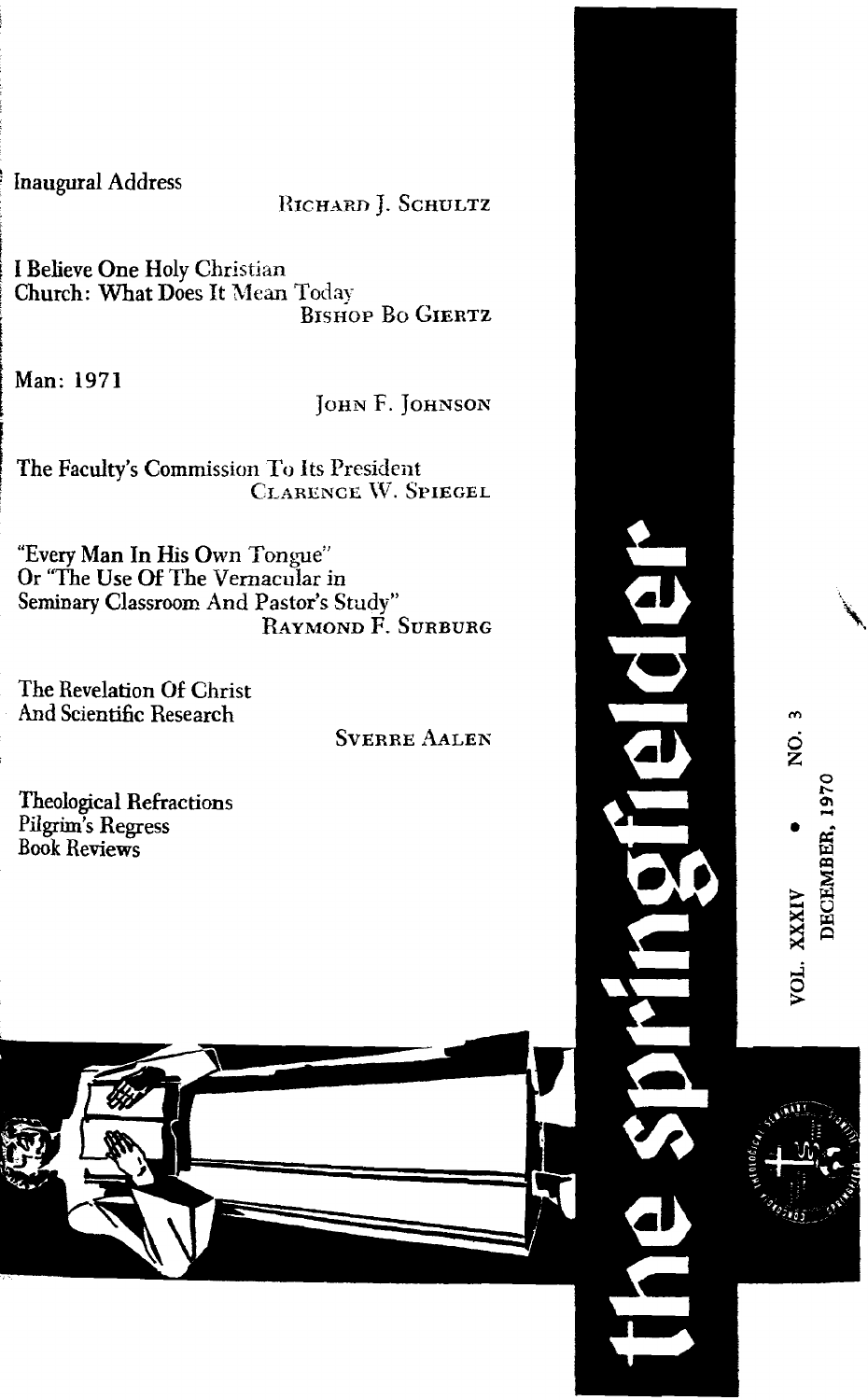# Man: 1971

### **JOHN F. JOHNSON**

A NTHROPOLOGY, THE SCIENCE of man, has become the contemporary concern of mankind. Not metaphysics or theology, not even the behavioral sciences, but anthropology, a word about man. The old metaphysics, the not so old critic says, bound man to his world in a macro-microcosmic structure. The old theologj., and for the contemporaq critic most theology seems to fall **with**in the category, bound man to a non-temporal, non-spatial, otherworldly being who could only with the greatest difficulty submit to definition and was constantly being subjected to varying kinds of existence proofs by theologians who felt uneasy without them and philosophers who felt uneasy with them. Only anthropology, recognizing as it does the unique contribution of existentialist thought to a maturing understanding of human freedom, could set man free and view him as a creature who is totally "open to the worid."

Interestingly enough, anthropology has never been *per se* inimical to theology. Wolfhart Pannenberg observes that modern anthropology, rooted and oriented as it is to man's openness to the world, has its historical roots in Biblical thought. And of course he is correct! Christian theology lays the foundation of all genuine anthropology by insisting that man bears the *Imago Dei* and is freed from a world in which he is but a pawn to become the world's *dominus.* As Max Scheler has pungently stated it, the unique freedom of man to move bevond his world is his precise capacity to move into openness to and with the world. Biblical anthropology insists that man simply is not bound to a cosmic necessity nor a biological-sociohistorically acculturated existence. Man finds his Bestimmung elsewhere-to phrase it in the now passé Tillichian theology, in the onomous relationship and understanding.

Only man, of all the creatures, is truly open to his world. Man has a world; other creatures *belong to* the world. Man has not merely been assigned a place, even the choicest or supreme place, in the cosmic order. Man experiences the world, of which he is admittedly a part, from the remarkable vantage point of self-reflection and otherrelatedness. Pannenberg once again helps us understand that man's openness to the world does not lie in the fact that the whole world -in contrast to a few objects-can become human environment; rather openness to his world means that man is always directed to the "open." **Hc** can always go that very significant step beyond what he has and has experienced. He is open beyond his conceptual grasp of the world at any given moment; in fact, his searching mind never permits him to come to rest with any picture of reality he is capable of contemplating! Furthermore man's openness to his world permits no coming to final terms with his transformation of nature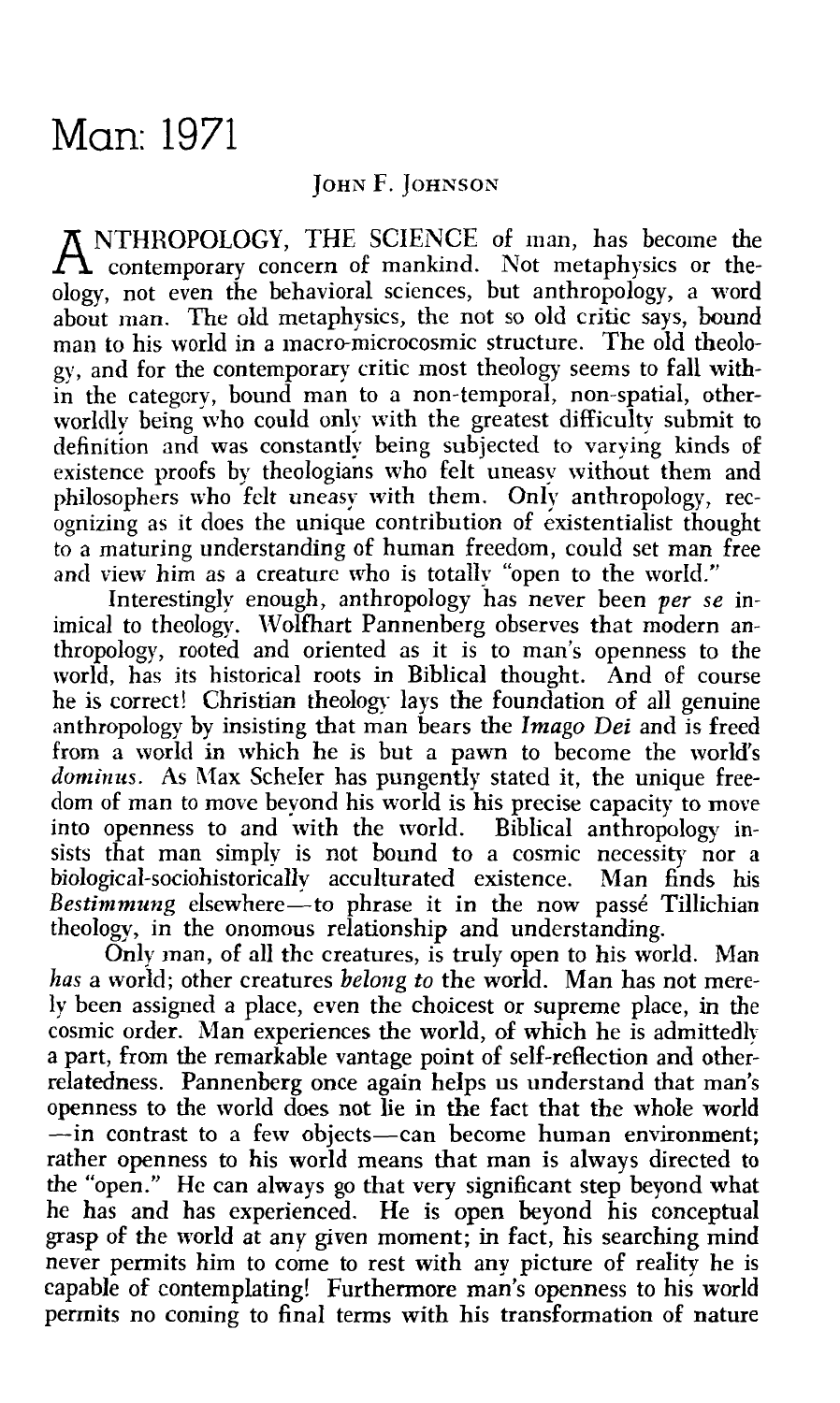into any given culture. Man finds no ultimate satisfaction even in his own creations and contructs. This is creative richness. And this fact constitutes the new *differentia specifica* of homo sapiens. Contemporary anthropology can be neither appreciated nor properly asesssed apart from the recognition that basic to the human creature is what Arnold Gehlen rather appropriately denominates man's almost innate sense of indefinite obligation. Somewhat simply and a bit unscientifically put, man is ever striving, never satisfied.

Man, it must be insisted, is free from the world and open to the world. It must also be insisted that man is never totally outside what St. Paul calls the elemental constitution of the world. Man can be master of his world. He can change, remake, reorder, and now supposedly destroy his world. But until he attains that dreadful summit of human capability, he is as the Scriptures state it very much in the world. And as long as he is in his world man is dependent upon it! Pannenbcrg speaks in this connection of human drives and impulses quite similar to those belonging to the animal. He then posits the concept of infinite dependence which builds the bridge he wants to have extend beyond the finite. And the entity upon which he would have man infinitely dependent is that being upon which our language has bestowed the name, God. Man's ultimate *Bestimmung* is thus determined by God. Anthropology reaches its zenith in theology.

Whether Pannenberg is correct at this point is open to debate. Let's rather return to what might not inappropriately be called a *Voraussetzung* of contemporary anthropology: man is, in his state of openness to the worId, nonetheless conditioned by, restricted to, and therefore in a certain sense limited by the very world over which he exercises his freedom of openness and decision. Now contemporary anthropology is not only rooted in Biblical thought; that same theological stance emphasizes that the world incIudes not only the divine presence but is itself totally dependent upon him! Man is driven by this presence who has determined human *Bestimmung,* but who in unponderable grace offers man a spiritual destiny totally unattainable, and in fact unseekable, without his grace. It is, furthermore, *in* his world, in the concrete historical world, not in phantasy, vision and esoteric private consciouslessness or atemporal moment, that God is known to man.

The task of theology is **to** communicate God's presence. He confronts man in Jesus Christ, in his Word. He calls man to trust in his Word. Again, this takes place in man's world, in the concrete, the historical, the visible. In a sense, theology has always been anthropocentric : it is a word about God's creation, redemption, and salvation of man. It is time that anthropology, whether contemporary or not, realize that it is actually theocentric: a word about man's openness to the world in which **God** continues to come to **man**